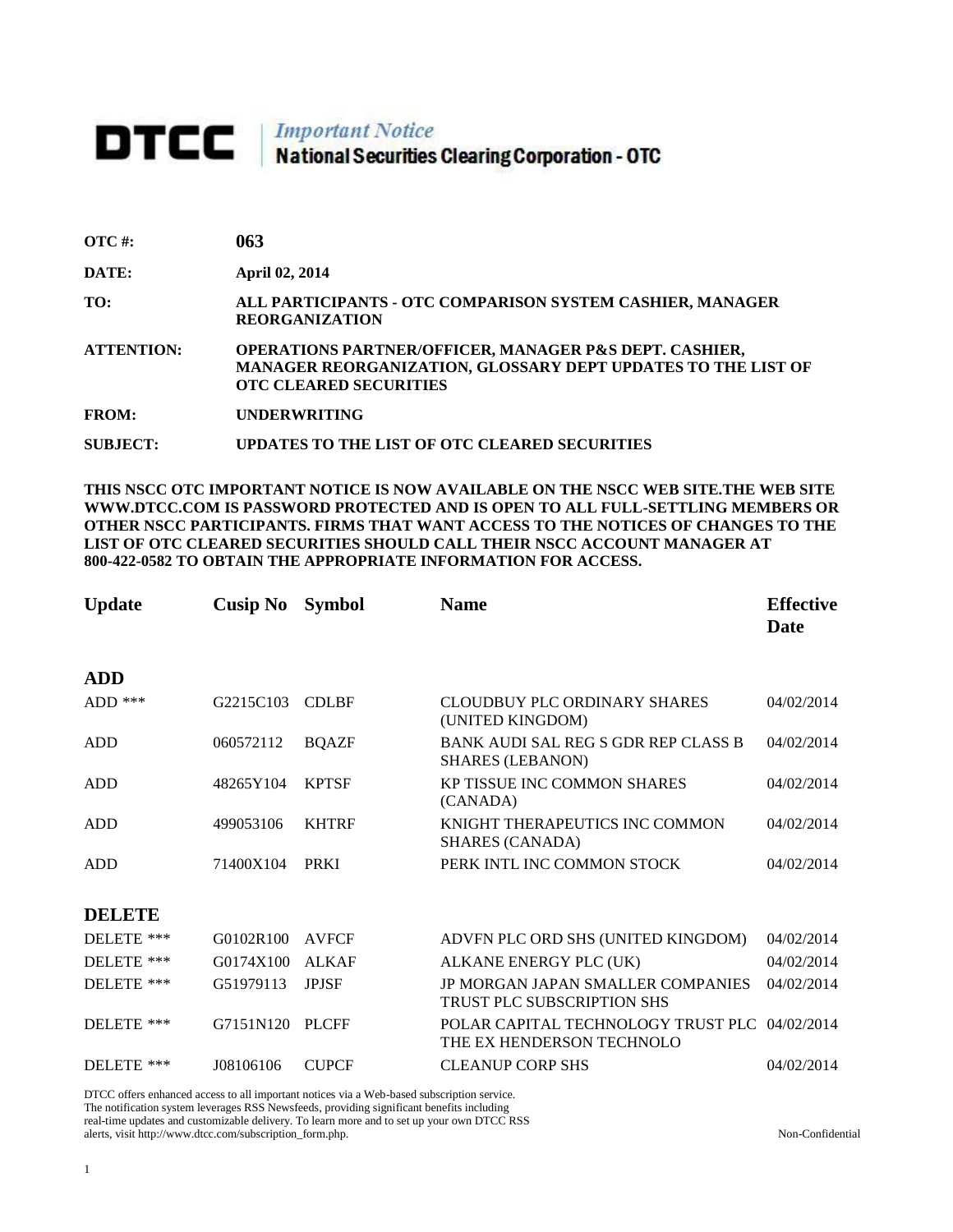| <b>DELETE</b> | 011757101 | AKPB         | ALASKA PACIFIC BANCSHARES INC                                  | 04/02/2014 |
|---------------|-----------|--------------|----------------------------------------------------------------|------------|
| <b>DELETE</b> | 12738T100 | <b>CADX</b>  | CADENCE PHARMACEUTICALS, INC COM<br><b>STK</b>                 | 04/02/2014 |
| <b>DELETE</b> | 382550309 | <b>GTPPP</b> | <b>GOODYEAR TIRE &amp; RUBR CO PFD CONV</b><br>(OH)            | 04/02/2014 |
| <b>DELETE</b> | 619906100 | <b>MLGXF</b> | MOSS LAKE GOLD MINES LTD (CANADA)                              | 04/02/2014 |
| <b>DELETE</b> | 69373H106 | <b>PACR</b>  | <b>PACER INTL INC TENN</b>                                     | 04/02/2014 |
| <b>DELETE</b> | 86737C102 | <b>SGFS</b>  | SUNGLOBE FIBER SYSTEMS CP                                      | 04/02/2014 |
| <b>DELETE</b> | 98419G103 | <b>XAFG</b>  | XINSHENG AGRICULTURAL FOOD GP HLDG 04/02/2014<br>COMP COM (NV) |            |
| <b>DELETE</b> | 868532102 | <b>SUPX</b>  | SUPERTEX INC COMMON STOCK                                      | 04/02/2014 |

## **SYMBOL CHANGES**

|  | 078146107     DPBLD  TO:  BELR BELL ROSE CAPITAL INC. COMMON STOCK  04/02/2014                  |  |
|--|-------------------------------------------------------------------------------------------------|--|
|  | 30207P201     EXHID_TO:  EXHI_EXLITES HOLDINGS INTERNATIONAL INC     04/02/2014<br>COMMON STOCK |  |

# **REORGANIZATION**

| <b>DELETE</b> | Y8689C107 | <b>TTAPF</b> | THAI TAP WATER SUPPLY COMPANY<br>LIMITED ORDINARY SHARES (THAIL |            |
|---------------|-----------|--------------|-----------------------------------------------------------------|------------|
| ADD ***       | Y9002L105 | <b>TTAPF</b> | TTW PUBLIC COMPANY LIMITED<br>ORDINARY SHARES (THAILAND)        | 04/02/2014 |
| <b>DELETE</b> | Y8689C115 | <b>TTWPF</b> | THAI TAP WATER SUPPLY PUBLIC CO LTD<br><b>ORD SHS (THA)</b>     |            |
| ADD $***$     | Y9002L113 | <b>TTWPF</b> | TTW PUBLIC COMPANY LIMITED<br>ORDINARY SHARES FOREIGN REGISTERE | 04/02/2014 |
| <b>DELETE</b> | 18712Q103 | <b>CSBK</b>  | <b>CLIFTON SAVINGS BANCORP INC</b>                              |            |
| <b>ADD</b>    | 186873105 | <b>CSBK</b>  | CLIFTON SAVINGS BANCORP INC COMMON 04/02/2014<br><b>STOCK</b>   |            |
| <b>DELETE</b> | 45953X208 | <b>IFUE</b>  | <b>INTERNATIONAL FUEL TECH</b>                                  |            |
| <b>ADD</b>    | 35954A109 | <b>IFUE</b>  | FUEL PERFORMANCE SOLUTIONS, INC.<br><b>COMMON STOCK</b>         | 04/02/2014 |
| <b>DELETE</b> | 64124B201 | <b>NETYF</b> | NETWORK EXPL LTD COM (CDA)                                      |            |
| <b>ADD</b>    | 64124B300 | <b>NETYD</b> | NETWORK EXPLORATION LTD NEW<br>ORDINARY SHARES (CANADA)         | 04/02/2014 |
| <b>DELETE</b> | 89366M102 | <b>TRXC</b>  | TRANSENTERIX, INC. COMMON STOCK                                 |            |
| <b>ADD</b>    | 89366M201 | <b>TRXCD</b> | TRANSENTERIX, INC. NEW COMMON<br><b>STOCK</b>                   | 04/02/2014 |